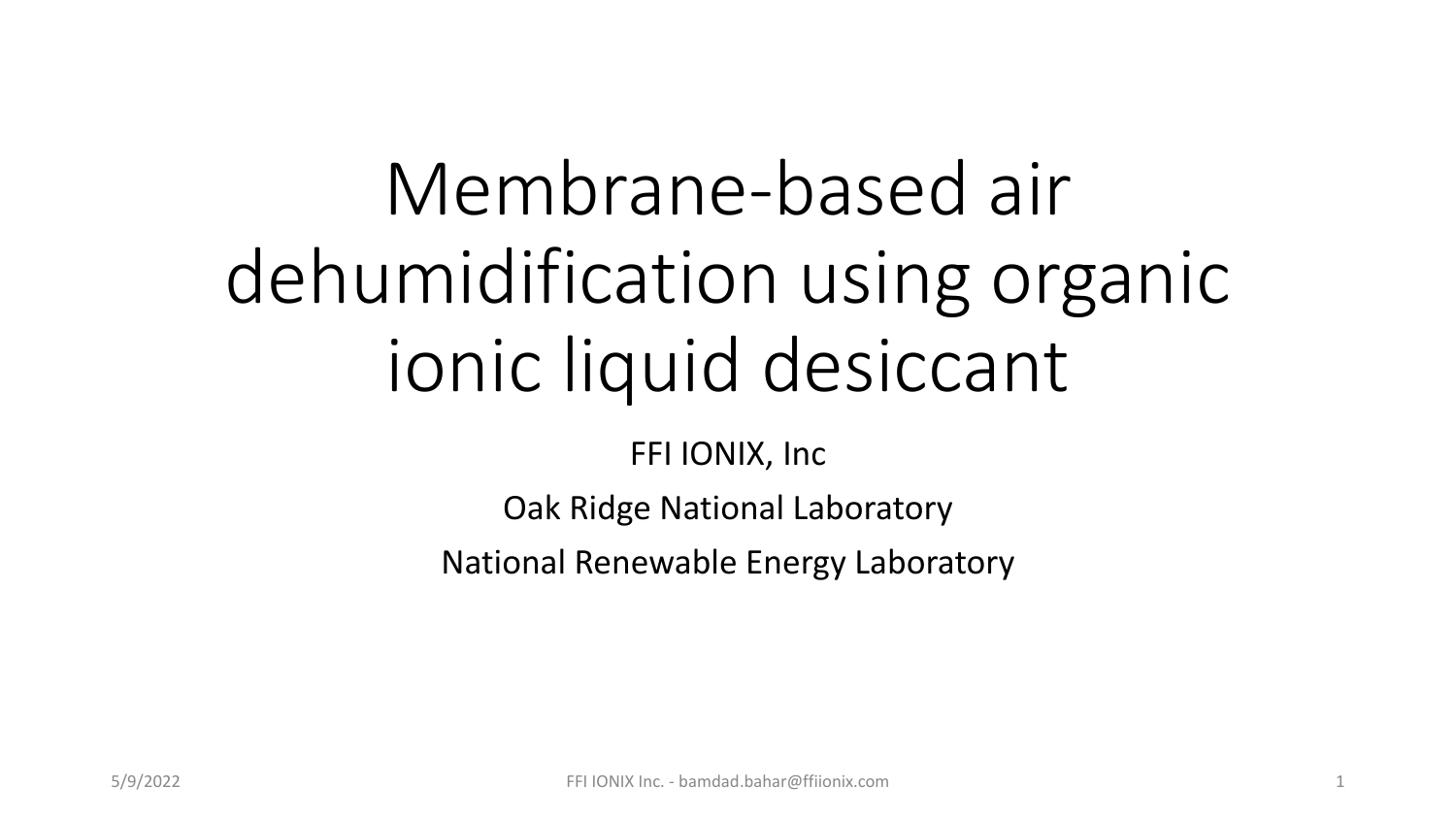

#### FFI IONIX Inc.

- Ionic Engineers
	- 'New' Interdisciplinary Engineering Field
- We Engineer Systems utilizing "Ionic" Materials
	- Liquid Electrolytes, Solid Polymer Electrolytes, etc.
	- Typical Applications: Batteries, Fuel Cells, Industrial Electrolysis:
		- But virtually EVERY energy conversion application is a potential arena for Ionic Materials! Including HVAC area!!
		- Xergy: Pioneering New Applications
- IONIX: Provide Ionic Materials (resins) into Functional Forms:
	- Membranes, Tubes, Sub -Assemblies

5/9/2022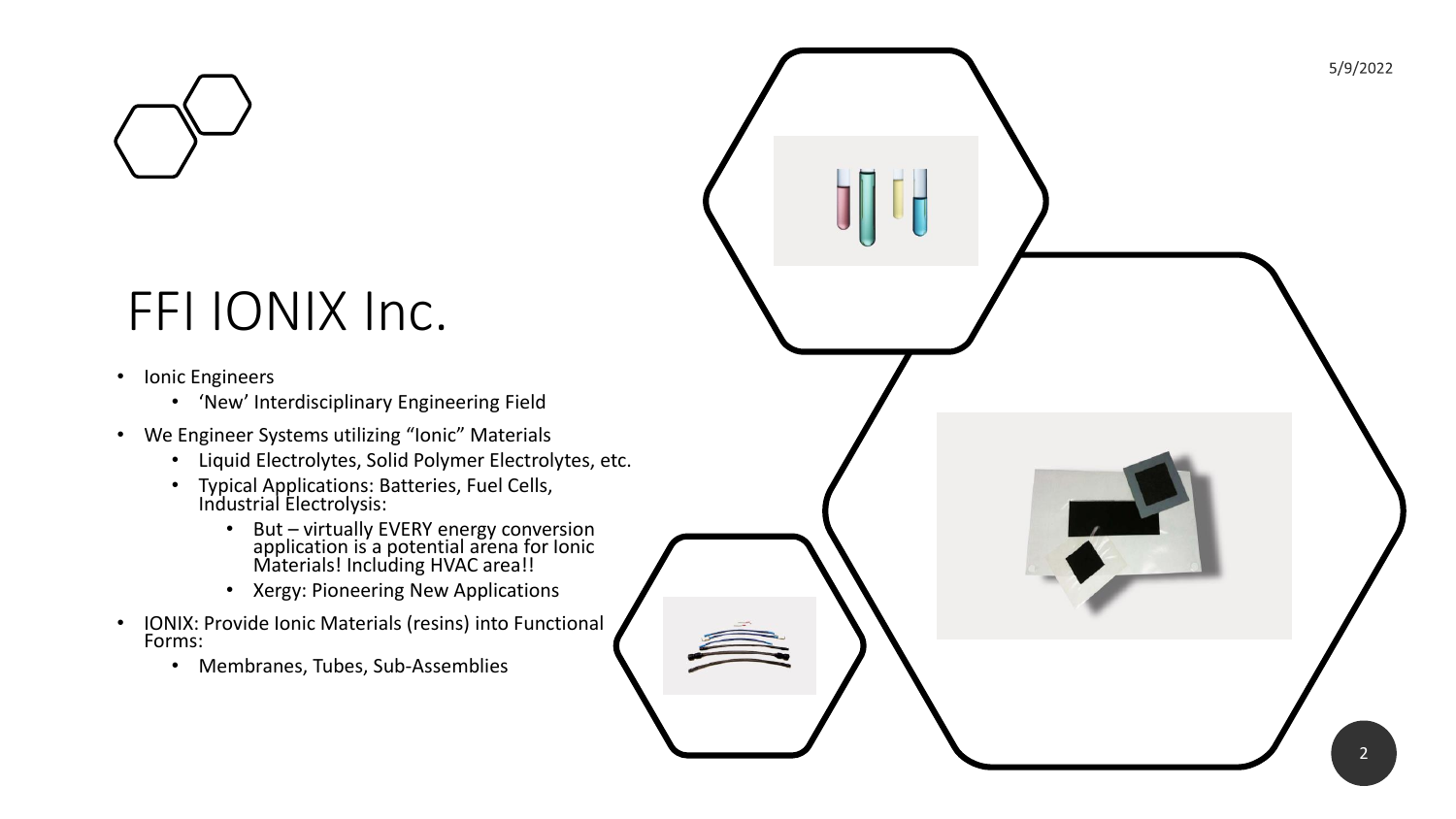#### Introduction – Why?

- Conventional methods of cooling provide both sensible and latent cooling
- High humidity areas have an increased cooling load to reduce the indoor humidity below 65% to maintain good IEQ
	- Mechanical methods control humidity through condensation, which further increases the latent cooling load
- An alternative method of latent cooling is sorption which adsorbs water vapor
	- In conventional Liquid Desiccant Air Dehumidifiers (LDADs) make direct contact with wet air to adsorb water – corrosion and contamination risk
	- Membrane ILDADs use noncorrosive Ionic Liquid Desiccants (ILDs) and membranes to prevent the spread of liquid desiccants to the ductworks and reduce the contamination of liquid desiccants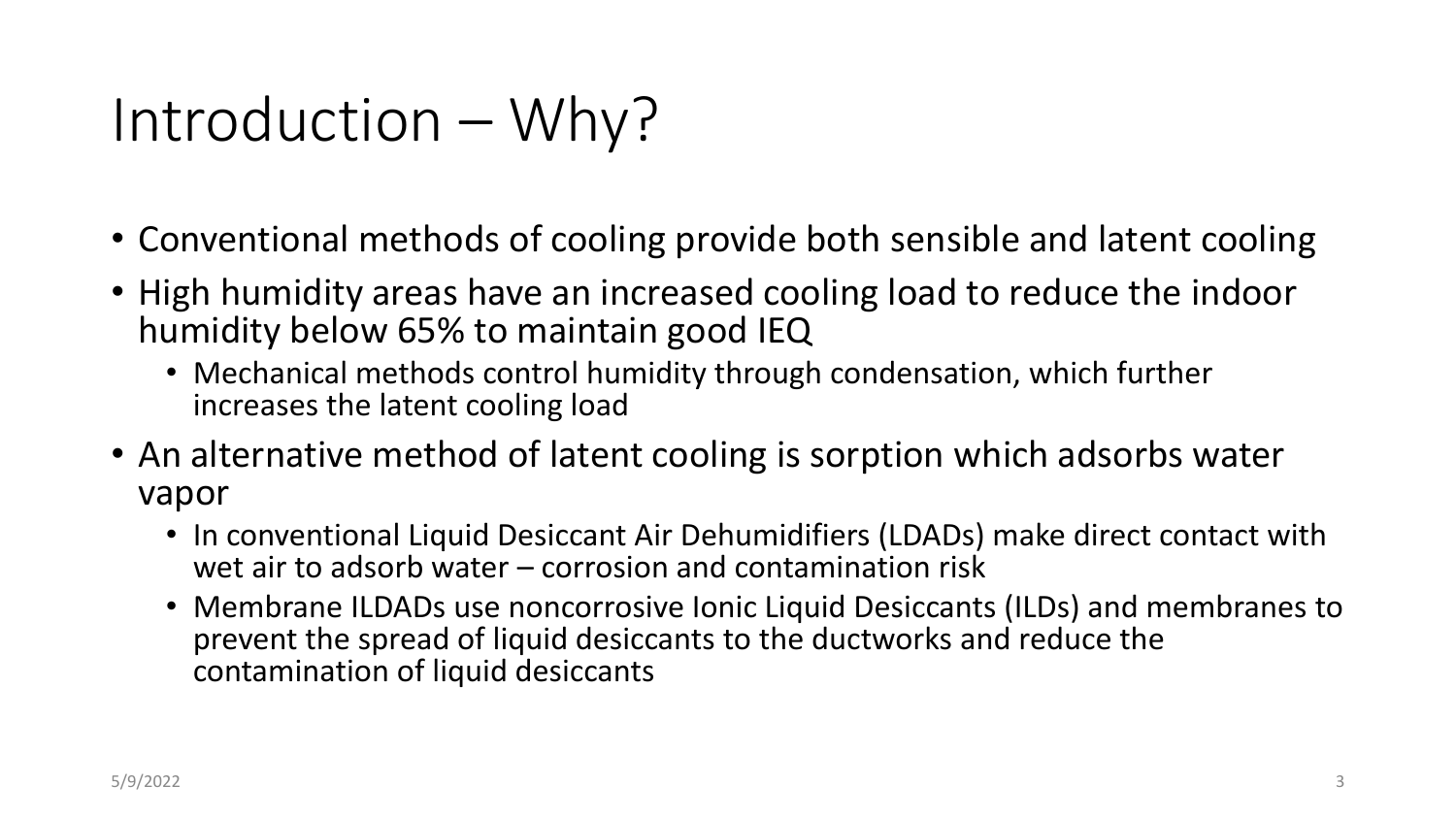# Technology Description: Membrane **Contactors**

- Membrane Ionic Liquid Desiccant Air Dehumidifiers (MILDADs) separate the liquid desiccant from the air using a membrane semi-permeable to water vapor
- Porous or non-porous membranes can be employed with different water transmission rates and selectivity
	- Non-porous membranes provide better selectivity and eliminate cross-contamination and biologic fouling
	- Membrane tubes do not see the deflection and leakage issues seen in flat sheet modules
- Key technology challenges to using MILDADs are biological fouling on the membrane, low moisture permeation, poor strength and the high cost of membrane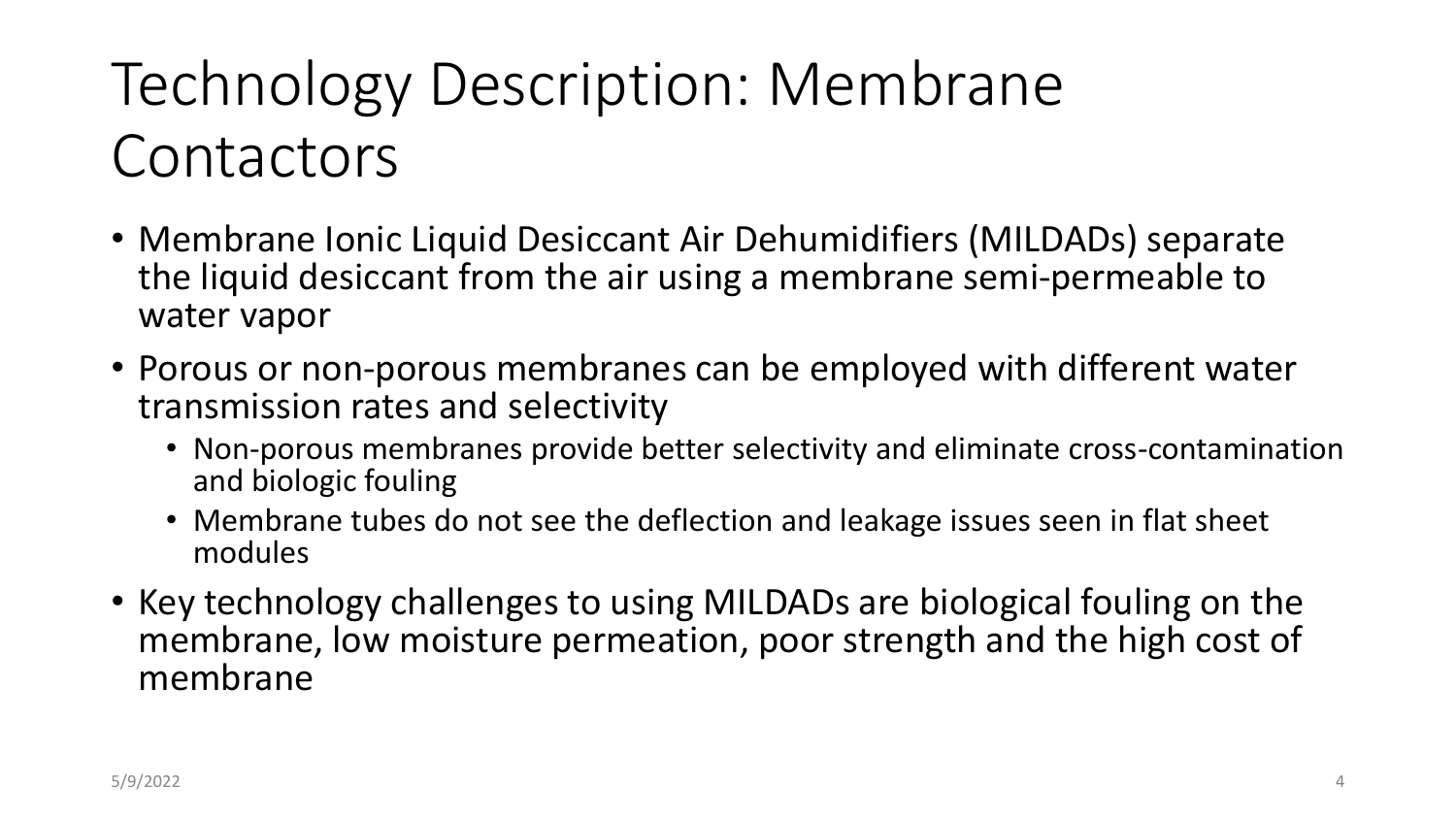# Tubes vs Flat Sheets (Membranes) vs Fibers

- IONIX's started with Flat Sheet (membranes):
	- Could never 'make' it seal, we had Issues with retrofitting the system
	- Gasketing with flat sheets is a critical issue.
		- Huge amount of gasketing in the unit. compared to the shell andtube,
			- Several orders of magnitudes longer, and potential for leakage is higher.
- By comparison, a "Removable Bundle Floating Tube-sheet" (RBST) design (employed by IONIX is the most serviceable and leak free system.
	- It offers the greatest flexibility.
	- Most critically, because the tubes are firmly attached (possibly potted) the tube sheet provides excellent sealant, ability to withstand thermal expansion, and reduces the total surface being sealed from literally miles (for plate and frame) to several linear feet for shell and tube.
	- Basically, if the application requires a high probability against leakage, the better choice is a shell-and tube design.  $\,$
- Hollow fibers are also an option. ORNL/Purdue have investigated
	- IONIX's primary client is concerned about pressure drop with huge volumes of water they employ



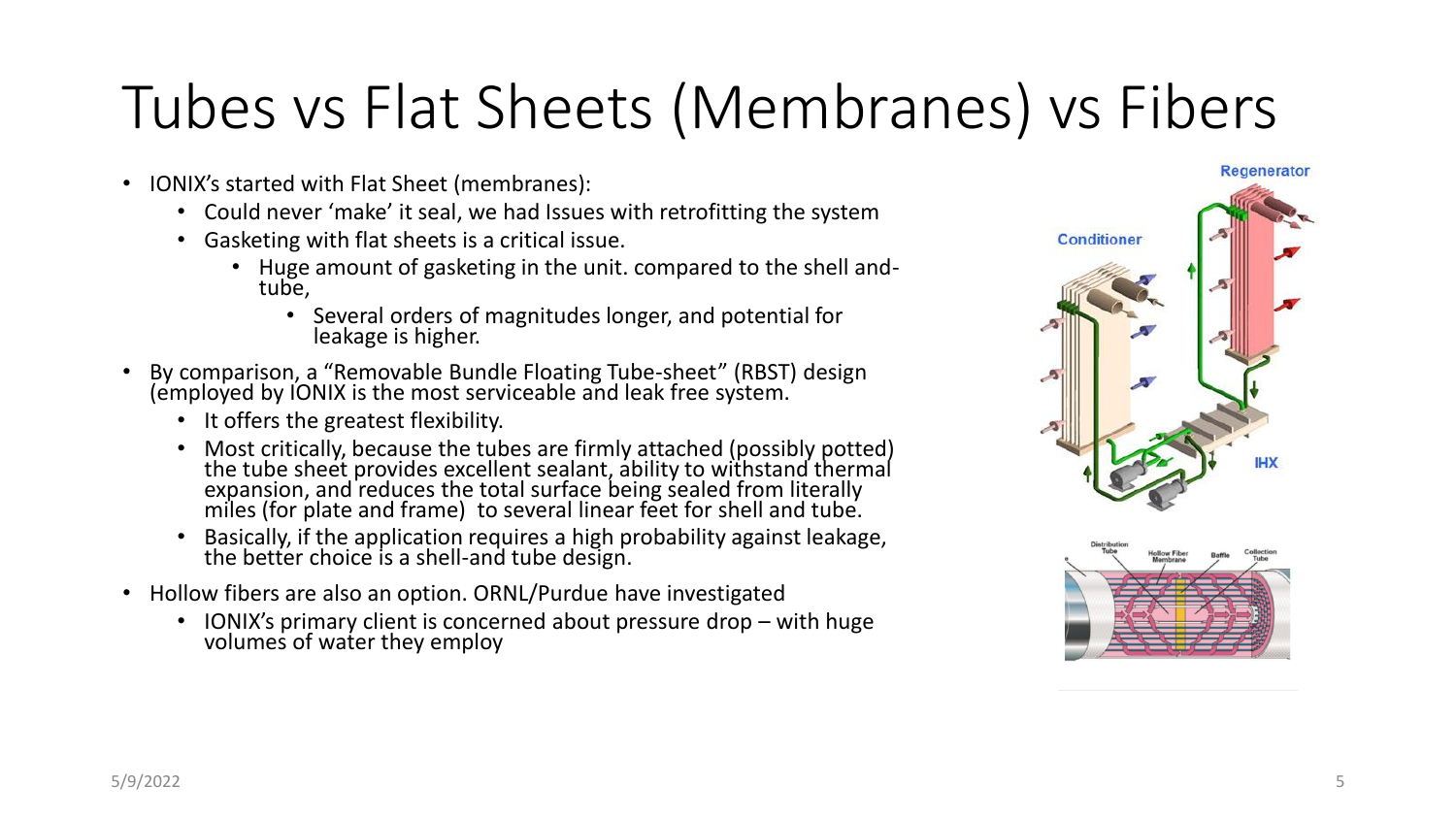# Technology Description: Ionic Liquid Desiccant

- Most frequently used liquid desiccants are LiCl, triethylene glycol & CaCl
	- Corrosive & high cost
- 1-Ethyl-3-methylimiadazolium acetate ([EMIM][OAc]) selected for high thermal stability, non corrosivity & very low crystallization
- Concentration of [EMIM][OAc] can be manipulated to adsorb water vapor to drive air to <sub>5/9/2022</sub> lored RH equilibrium

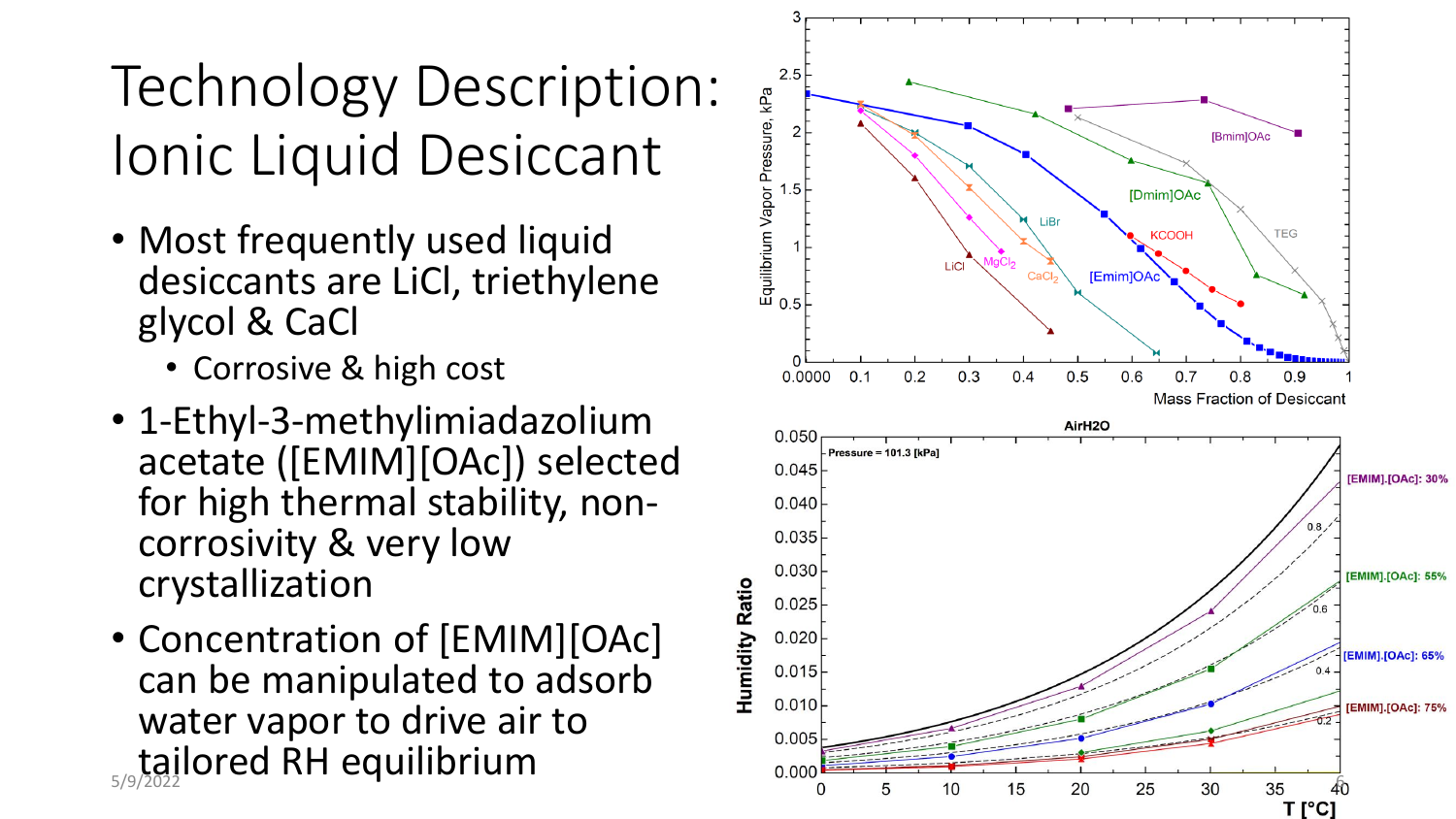# Technology Description: Membrane-based Liquid Desiccant Systems

- MILDAD system composed of two supply air streams and two modules
- Indoor module supplied with processed (cold) air to act as a dehumidifier
- Outdoor module supplied with regenerated (hot) air regenerate the desiccant

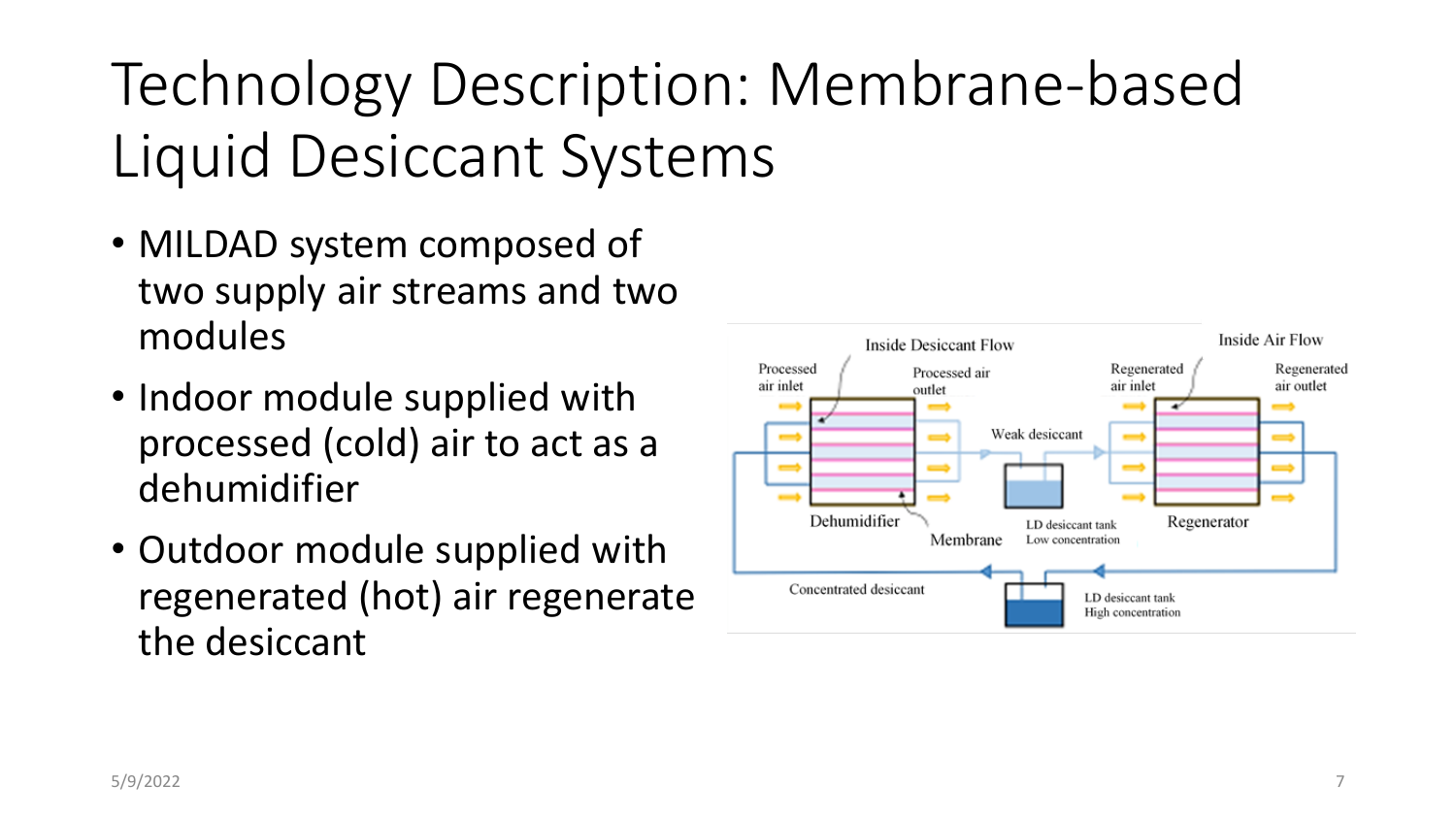# Design of Small-Scale MILDAD Prototype

- Small scale prototype using nonporous membrane tubes
	- 64 mm x 102 mm x 102 mm
- 26 tubes: OD: 3.3 mm, ID: 3.2 mm
	- Tube arrangement (differing from pictured) is staggered to provide better convective heat and mass transfer (akin to a body-centered cubic packing structure)
	- Effective membrane contact area:  $^{\circ}$ 0.017 m<sup>2</sup>
- Counter-current flow through the module to improve heat and mass transfer



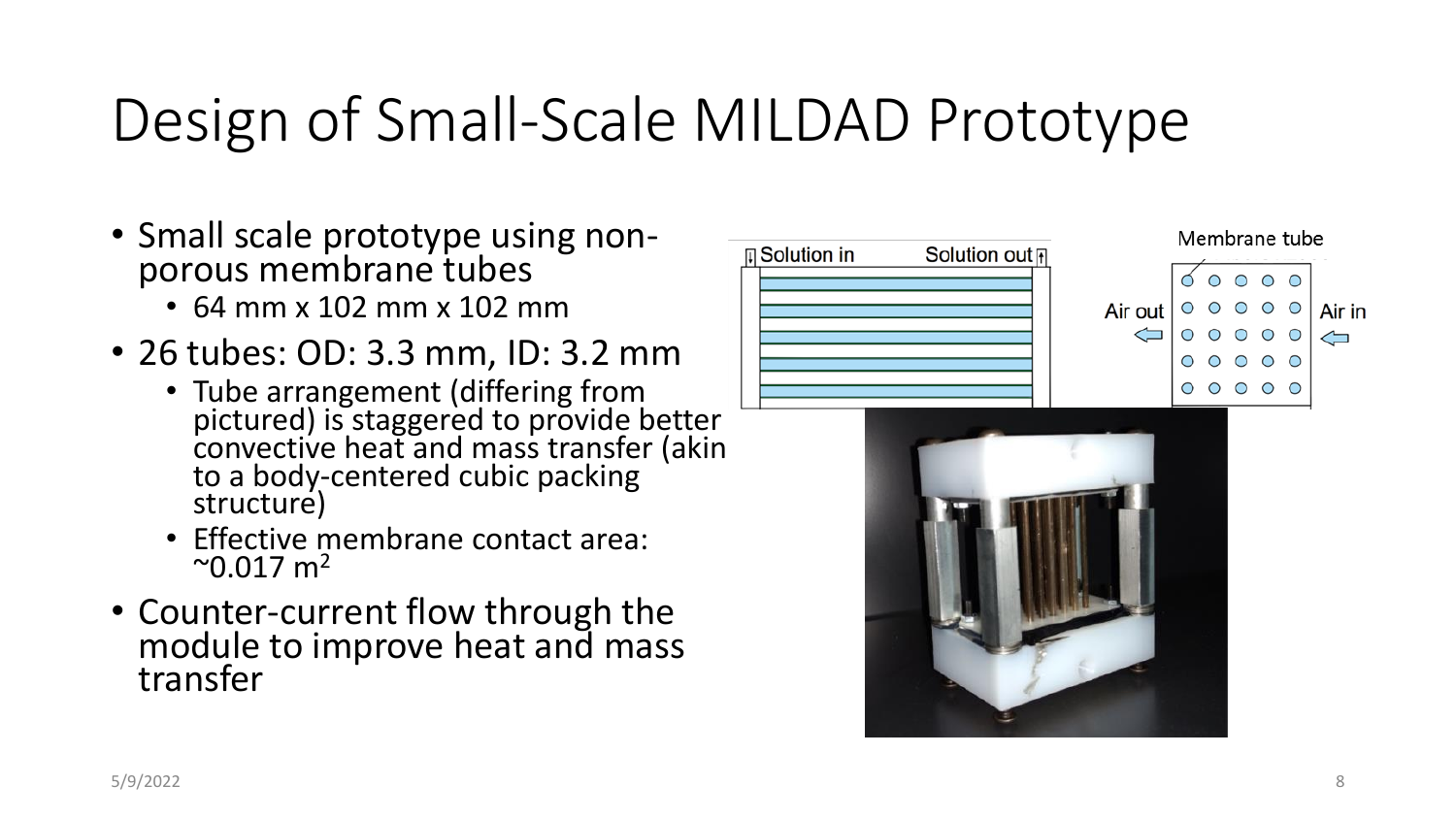#### Experiments

• The mas flow of air and absolute humidity drop across the module was measured to determine the moisture removal rate (*m<sup>v</sup>* )

 $\dot{m}_{\nu} = \Delta A H \cdot \dot{m}_{air}$ 

• The specific vapor transportation rate (*J*) was calculated by normalizing the moisture removal rate to the effective contact area

$$
J = \frac{\dot{m}_v}{A_{eff}}
$$

• The effective permeance (P) was calculated by normalizing the specific vapor transportation rate to the vapor pressure difference between the two surfaces of the membrane

$$
P = \frac{J}{\Delta P_v}
$$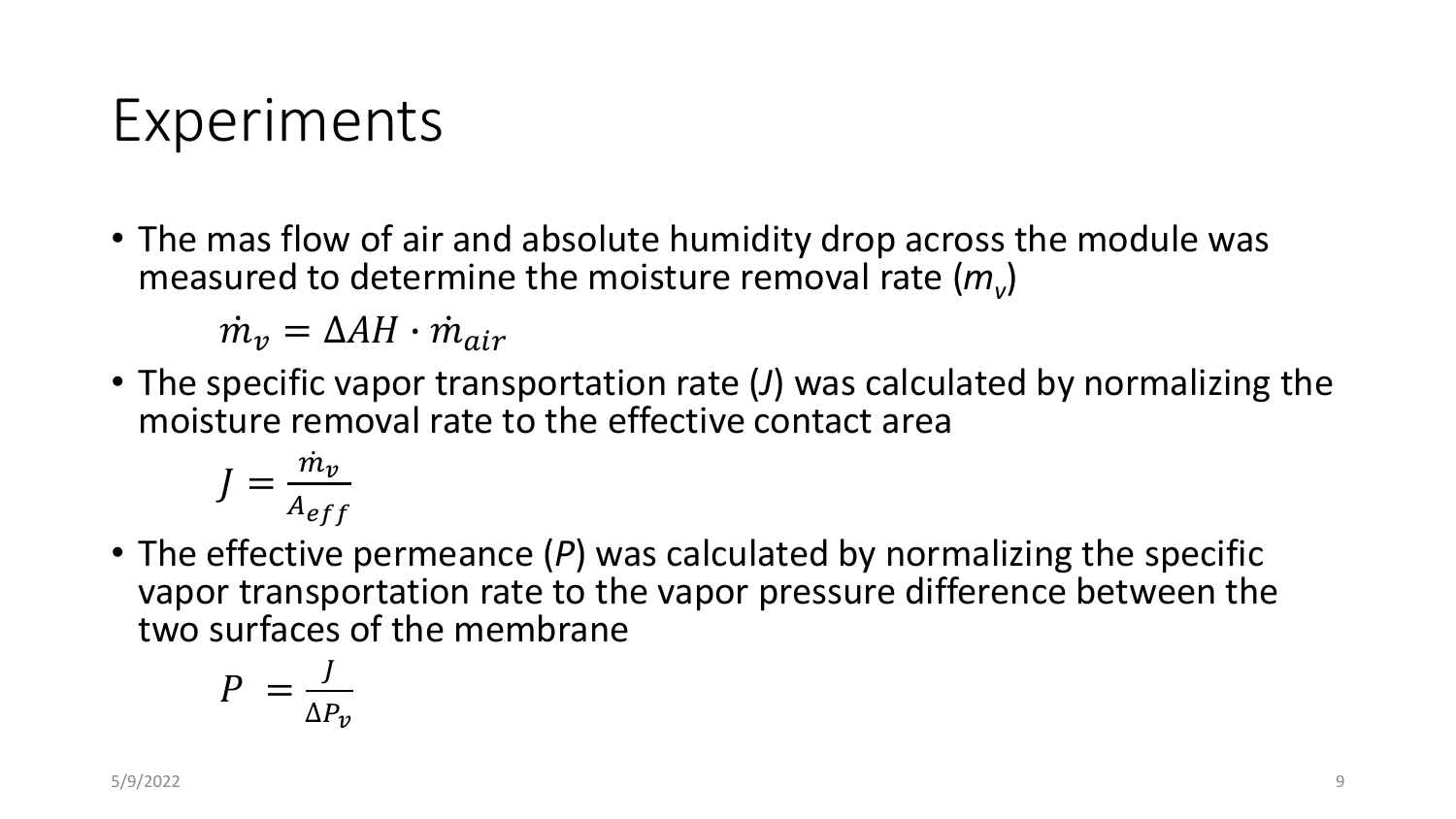#### Experimental Set -up

- The prototype device was placed in the center of a wind tunnel
- The air flow rate, inlet & outlet temperature and humidity were measured
- Four cases were explored
	- Humidification using distilled water at 35 °C, 20% inlet RH, and 0.49 LPM water flow rate
	- Humidification using distilled water at 25 °C, 80% inlet RH, and 0.49 LPM water flow rate
	- Humidification using distilled water at 25 °C, 80% inlet RH, and 0.30 LPM water flow rate
	- Dehumidification using 75% [EMIM][OAc] at 25 °C, 80% inlet RH, and 0.15 solution flow



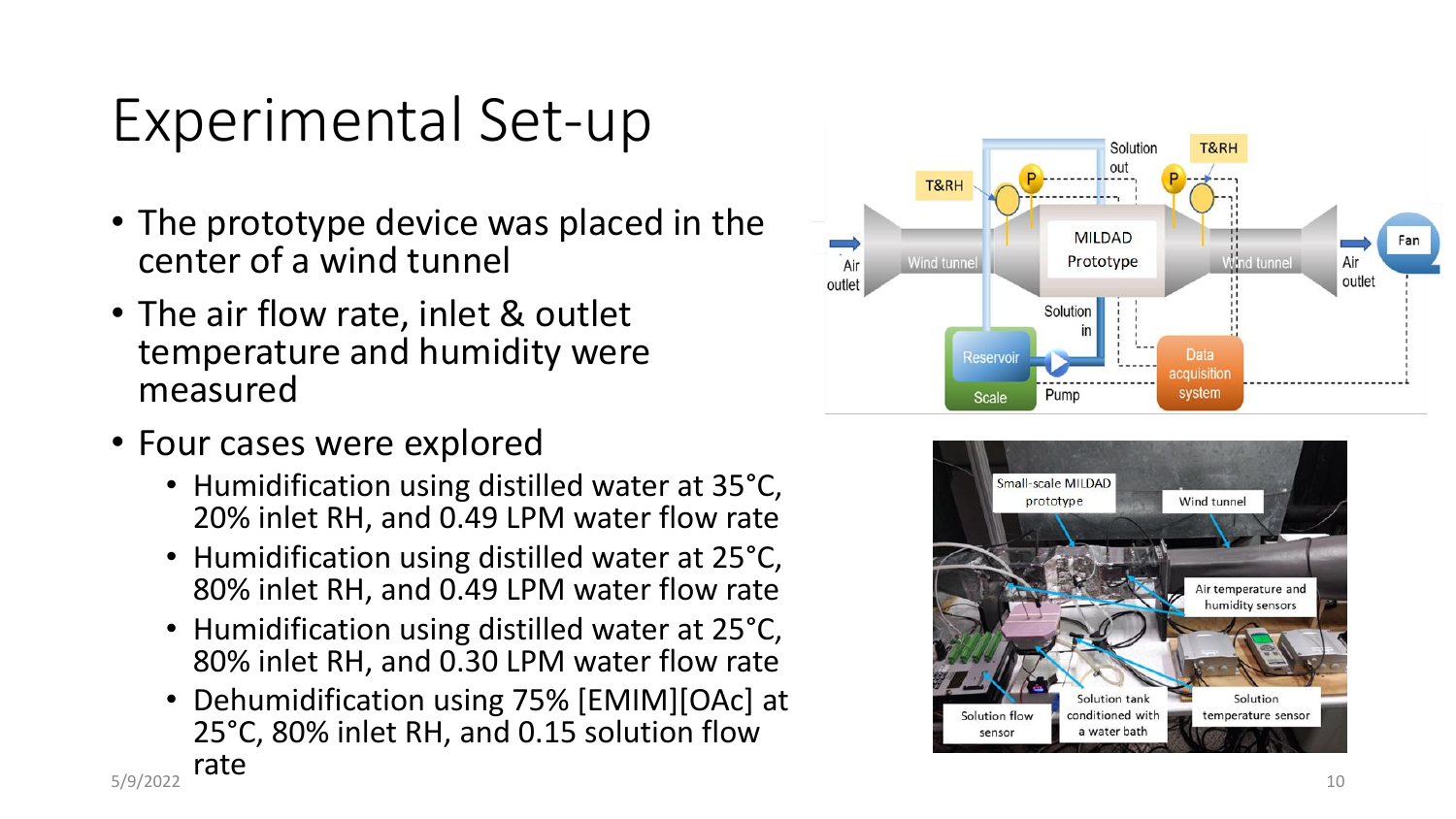#### Results of Small-Scale Prototype

- The small-scale prototype provided a proof of concept for both humidification and dehumidification
- Only case 1 (humidification in dry conditions) was sensitive to flow rate

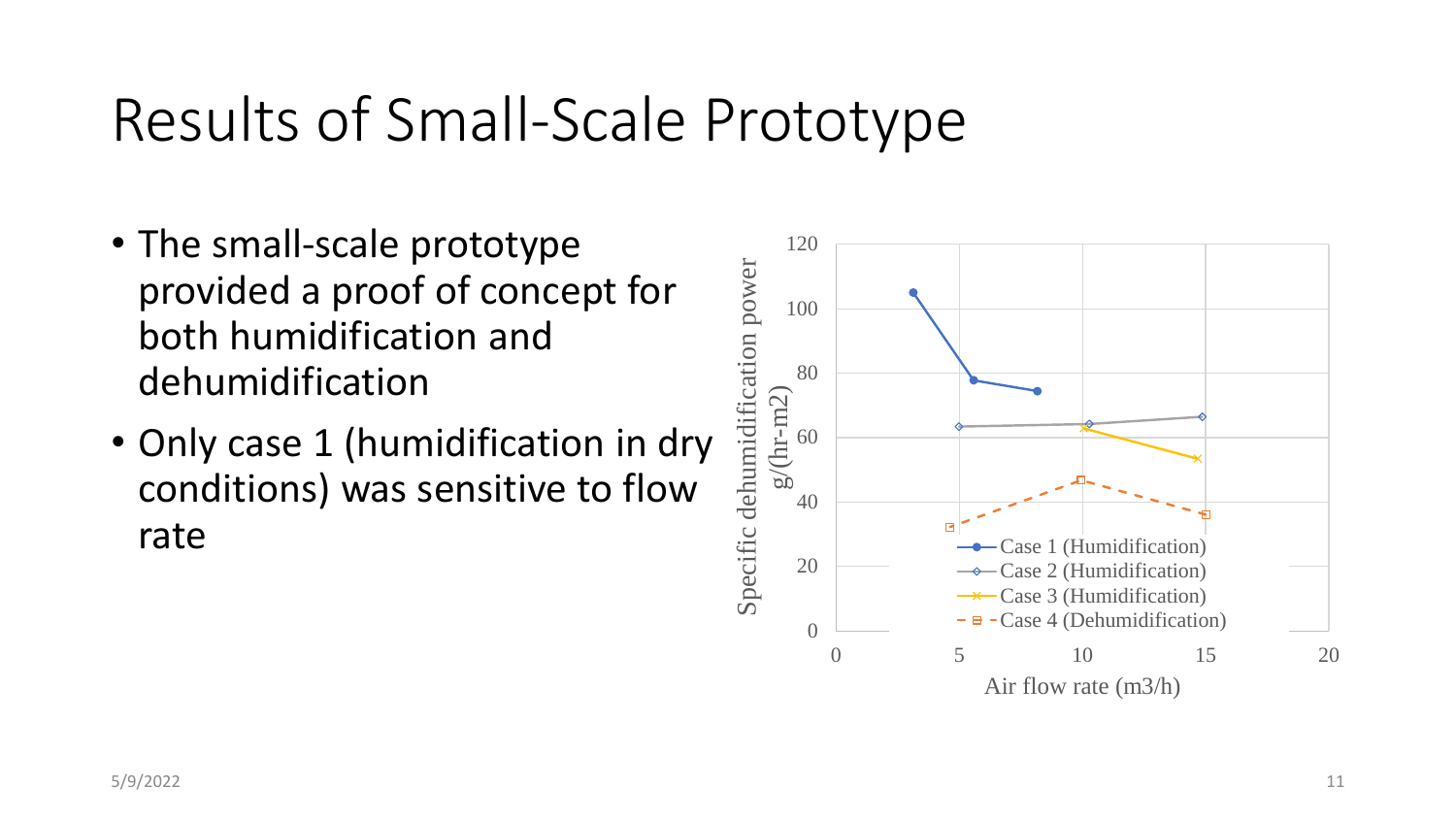#### Medium-Scale Prototype Set-up

- A medium scale prototype was developed with and effective contact area of  $0.2 \text{ m}^2$
- The air circulation was maintained at  $0.28\ \text{m}^3/\text{min}$
- The temperature, relative humidity and flow rate was measured throughout the experiment

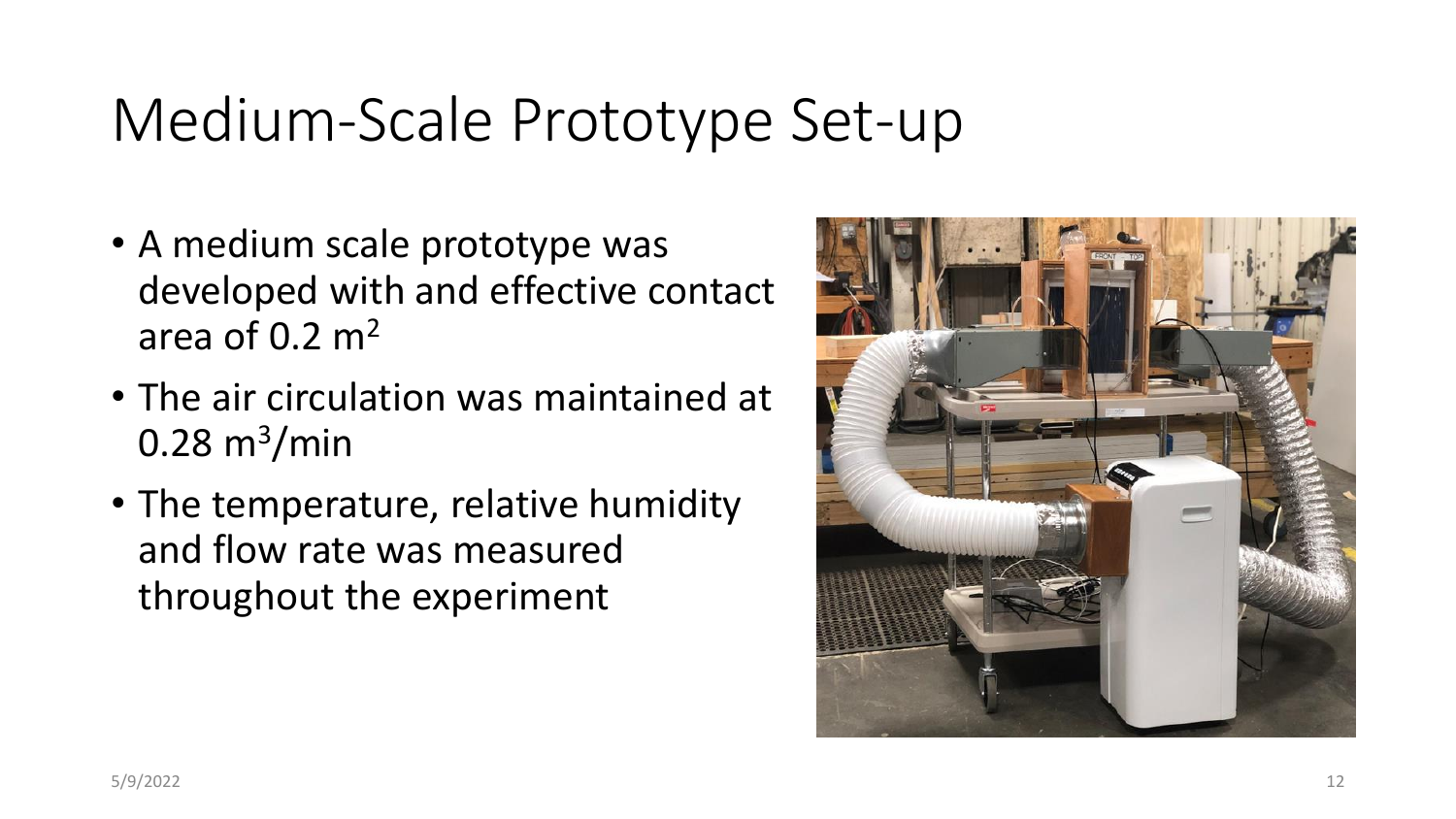#### Medium Scale Prototype Results

| Total testing time <sup>*</sup>           | 79.33  | minutes                     |
|-------------------------------------------|--------|-----------------------------|
| <b>Air Flow Rate</b>                      | 0.28   | $\mathrm{m}^3/\mathrm{min}$ |
| <b>Total Volume of Air</b><br>Processed   | 22.5   | m <sup>3</sup>              |
| Average ∆AH                               | 1.3    | $g/m^3$                     |
| Total Moisture Removed <sup>*</sup>       | 29.68  | g                           |
| <b>Specific Water Removal</b><br>Rate     | 0.03   | $g/m^2/s$                   |
| <b>Cumulative latent cooling</b>          | 72,843 | J                           |
| Latent cooling power                      | 15.3   | W                           |
| Power consumption of fan<br>and pump      | 14.4   | W                           |
| <b>Estimated COP of latent</b><br>cooling | 1.06   | W/W                         |

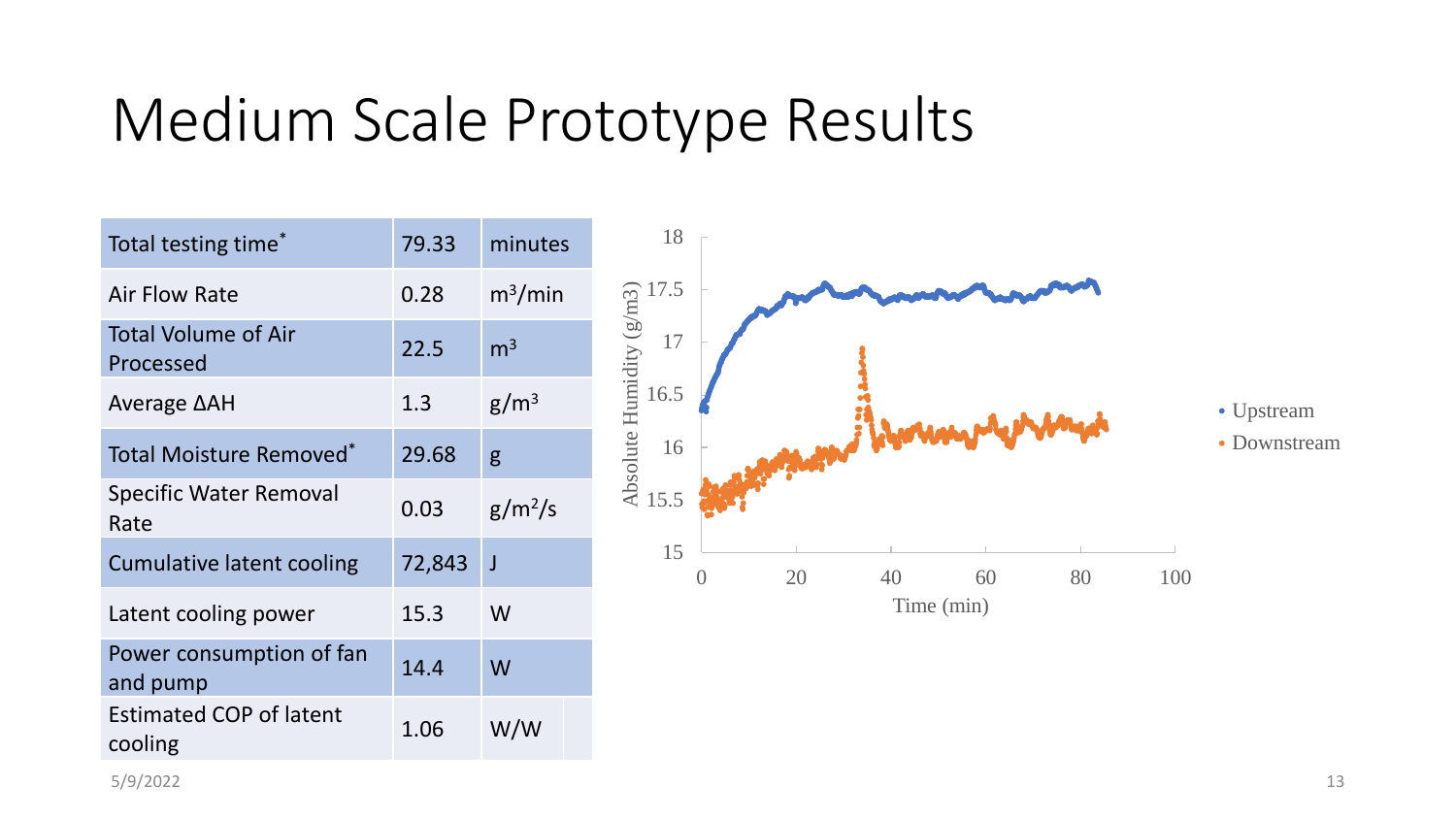# Design and Predicted Performance of Full-Sized MILDAD

To meet the latent cooling capacity of a conventional 1.5 kW (5,000 BTU) airconditioner, a full-sized MILDAD would need to provide 0.3 kW of latent cooling

| <b>Overall permeance</b>         | 0.000027 | $g/(m^2-s-Pa)$ |
|----------------------------------|----------|----------------|
| <b>Vapor pressure difference</b> | 700      | Pa             |
| <b>Water removal rate</b>        | 0.0189   | $g/(m^2-s)$    |
| Total membrane surface area      | 6.5      | m <sup>2</sup> |
| <b>Tube diameter</b>             | 0.003    | m              |
| <b>Tube length</b>               | 0.457    | m              |
| Surface area per tube            | 0.005    | m <sup>2</sup> |
| <b>Total number of tubes</b>     | 1371     | $[\cdot]$      |
| <b>Tube length</b>               | 0.457    | m              |
| Tube spacing (2x dia.)           | 0.007    | m              |
| <b>MILDAD width</b>              | 0.762    | m              |
| <b>MILDAD height</b>             | 0.076    | m              |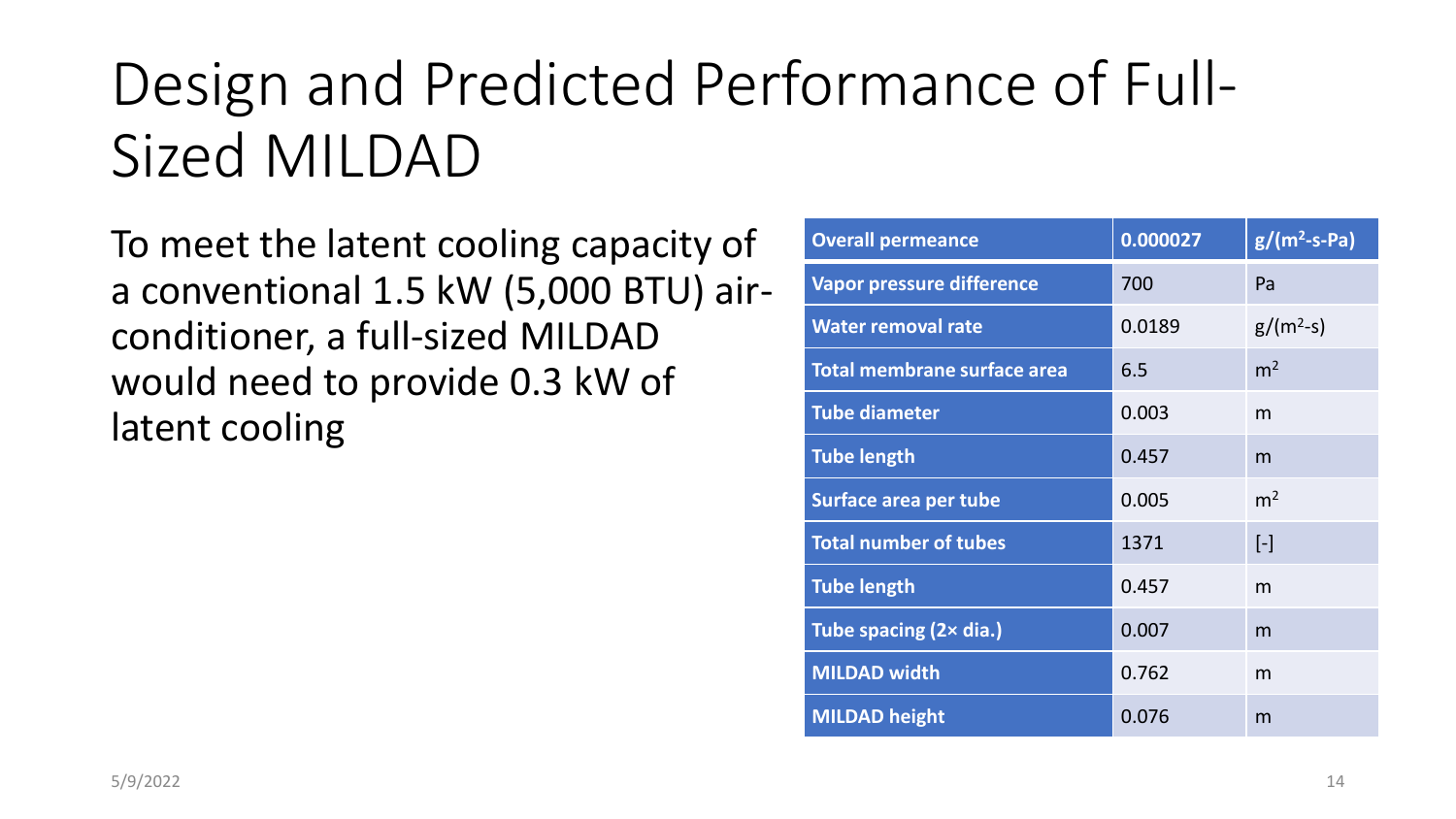# Commercial "Breakthrough"

- Tube Functional Media:
	- Fluorinated
		- Used Initially for prototypes
	- Non-Fluorinated
		- Now proven for this application
		- Significant cost reduction in raw material cost
- Functional Media Tube Production:
	- Tube form provides substantial for reduction in cost
		- Lends itself to Mass Production

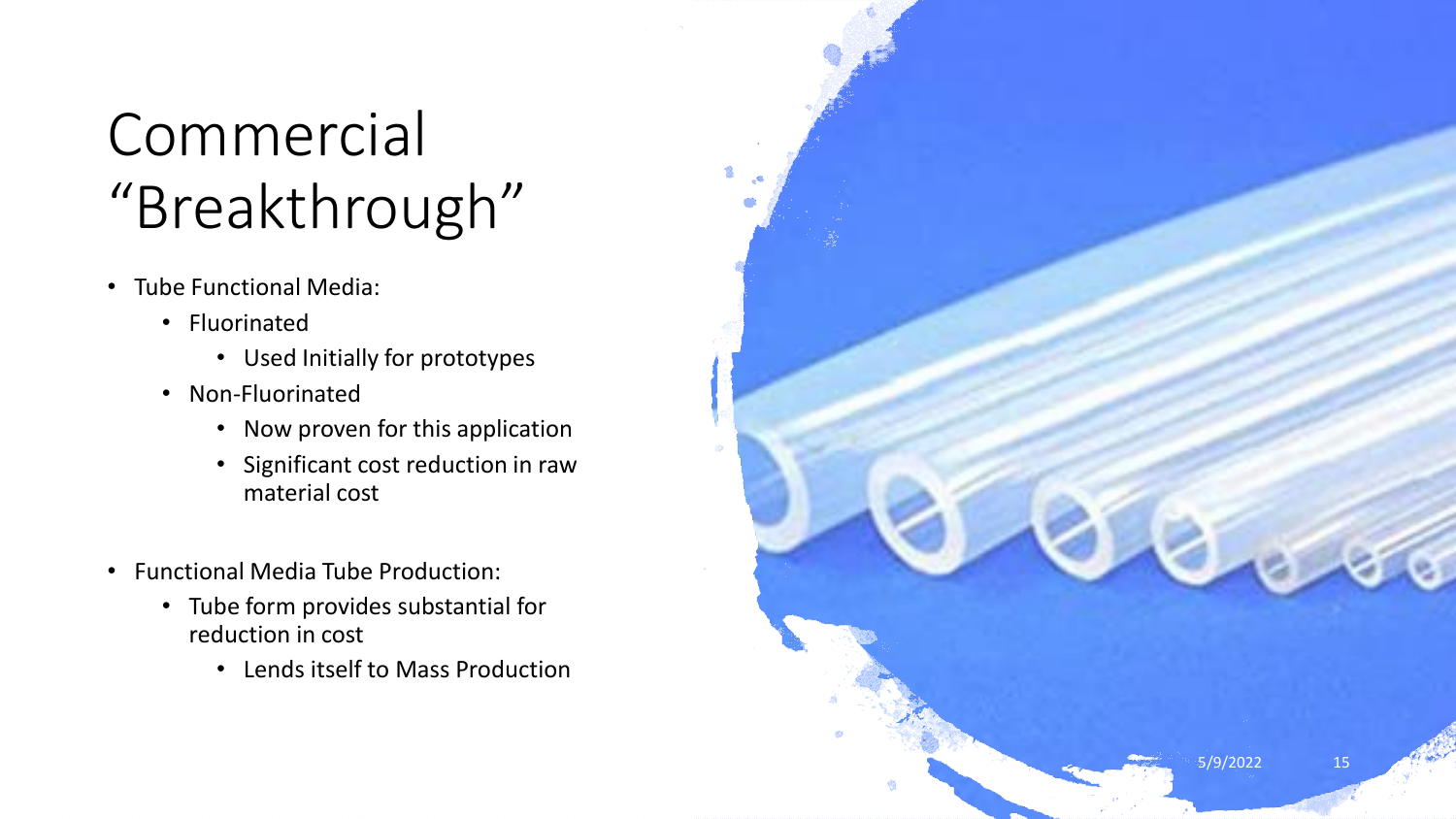# Commercial Applications

- Dehumidifying Underwater Submersible:
	- Dramatic " Revolution" Moisture Management
		- Improved comfort
		- Reduced Energy Requirements (For Comfort)
- Evaporative Cooling:
	- Dramatic "Revolution" in Evaporative Cooling
		- Reduced Water Usage
		- Improved Hygiene No Bacterial/Viral Carryover
		- Currently Under Test indications 2-3x improved performance

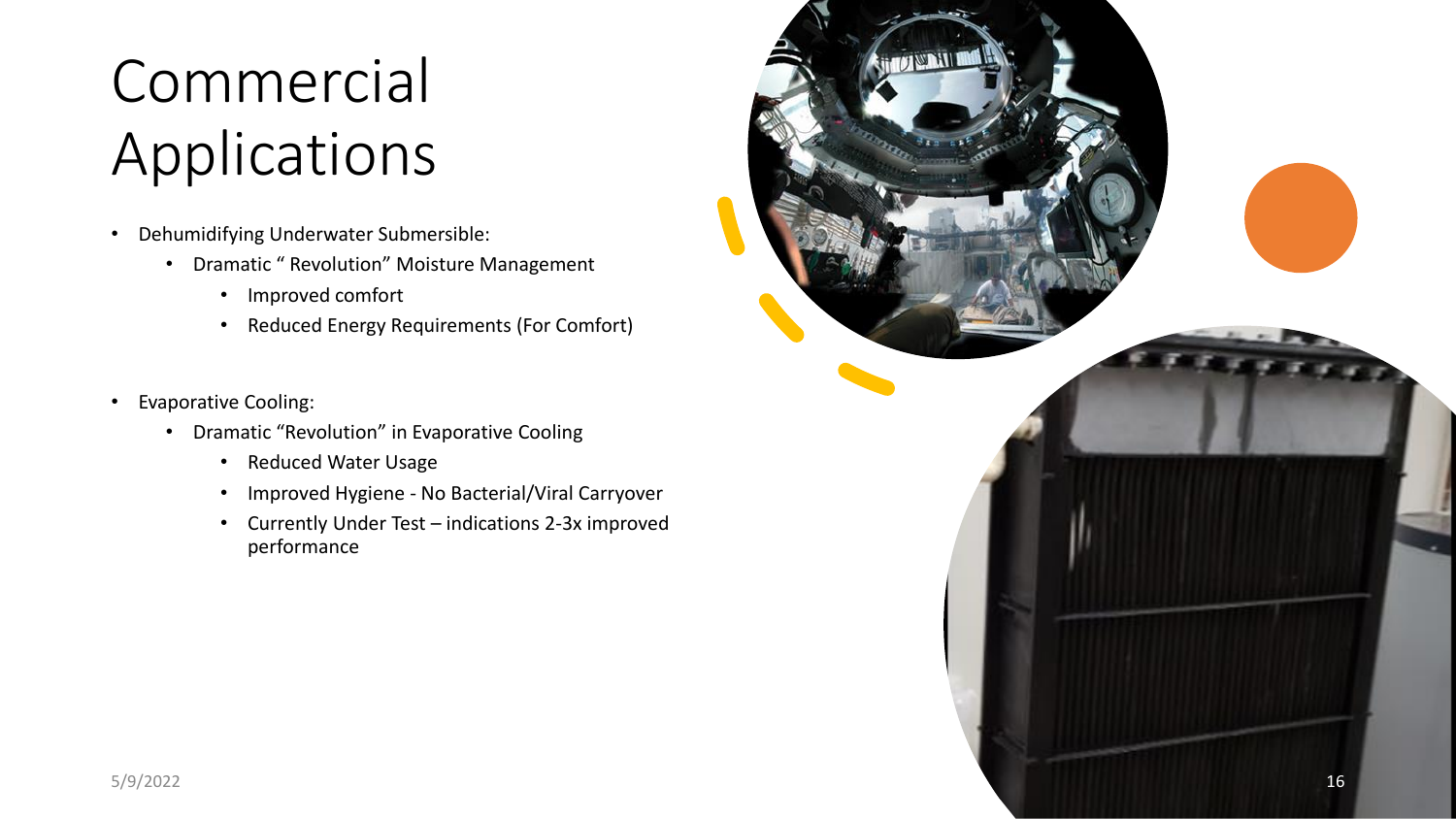#### Conclusions

- The small-scale prototype showed a MILDAD's ability to provide both humidification and dehumidification
- The medium-scale prototype shows that the technology scales well, providing a specific vapor transportation rate about 3 times that of the small-scale prototype
	- High flow rate and longer tube length increases the contact time for better heat and mass exchange between the ILD and air
- Coordinating with industrial partners to scale up the technology
	- Currently in "commercial" scale up mode